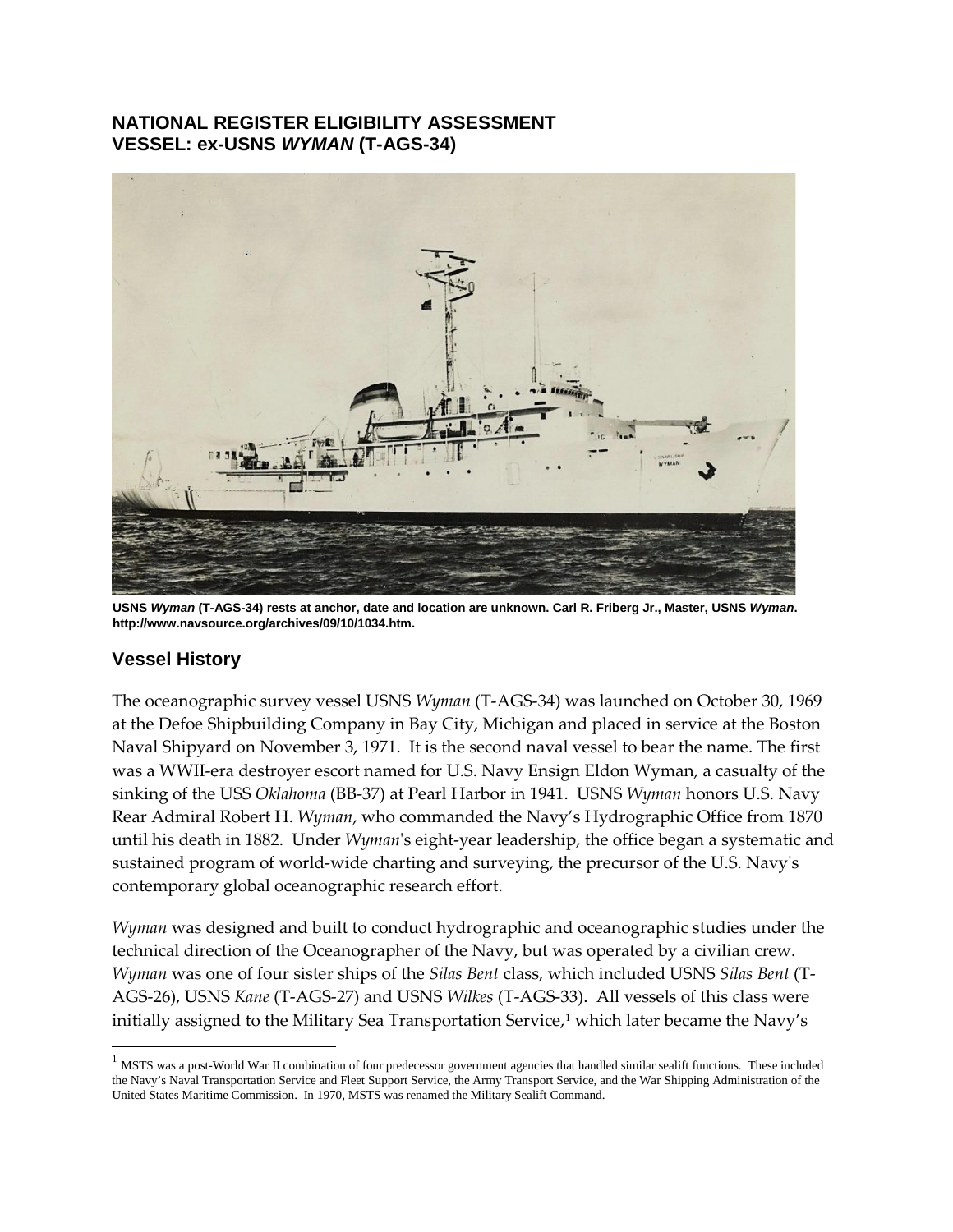Military Sealift Command (MSC). MSC's Special Missions branch operated *Wyman*. The Navy created this division under the Oceanographer of the Navy in 1958 under the MSTS' Special Projects Branch using the civilian-manned converted Victory ships USNS *Dutton* (T-AGS-22), USNS *Bowditch* (T-AGS-21) and USNS *Michelson* (T-AGS-23)*.*

MSTS began operating survey vessels to promote scientific research as well as for strategic purposes. During the Cold War, the U.S. and the former Soviet Union began constructing nuclear-powered submarines capable of launching long-range nuclear-armed ballistic missiles that could operate underwater for long periods. In order to track enemy submarines, the two countries embarked on programs to chart the ocean bottom and record water temperature and other information in order to detect sound underwater over great distances.

*Wyman* first served with MSC Atlantic. In November 1974 MSC transferred the ship to MSC Pacific for shipyard modifications and replacement of its survey equipment. When all modifications were complete, *Wyman* could perform similar data mapping functions as that of the *H.H. Hess*, another oceanographic research vessel, to support the Trident Fleet Ballistic Missile Submarine Force. *Wyman* returned to MSC Atlantic at Port Canaveral, Florida in mid-1975. It was operating in the Pacific again in the 1980s. In 1996 it assisted in the mapping, depth recording and core sampling in the Mediterranean Sea. During this period it also participated in Operation MARCO POLO, an effort sponsored by MSC and the National Geographic Society, in which *Wyman* hosted high school science students and teachers aboard the ship.

On May 3, 1999, after more than a quarter century of service, the Navy retired *Wyman* and struck it from the Naval Vessel Register. It was initially laid up in the Naval Inactive Ship Maintenance Facility at Pearl Harbor, Hawaii. In March 2001 it moved to the Maritime Administration's (MARAD) Suisun Bay Reserve Fleet (SBRF) in Benicia, California. The Navy transferred ownership to MARAD on July 28, 2001. It has been at the SBRF since that date.

### **Description/Characteristics of Vessel Type**

**Type:** Oceanic Survey Vessel **Hull Number**: T-AGS-34 **Sister ships:** USNS *Silas Bent*, USNS *Kane* and USNS *Wilkes* **Builder:** Defoe Shipbuilding Company, Bay City, Michigan **Year:** 1969 **Length:** 285' **Beam:** 48' **Draft:** 17' **Displacement: Speed:** 14 knots

*Wyman* was intended to replace the USNS *Serrano* (T-AGS-24), a converted World War II-built seagoing tug. It is 285-feet in length overall with a beam of 48 feet. Its draft is 17 feet including a sonar dome. The ship has a single controllable pitch screw powered by two diesel-electric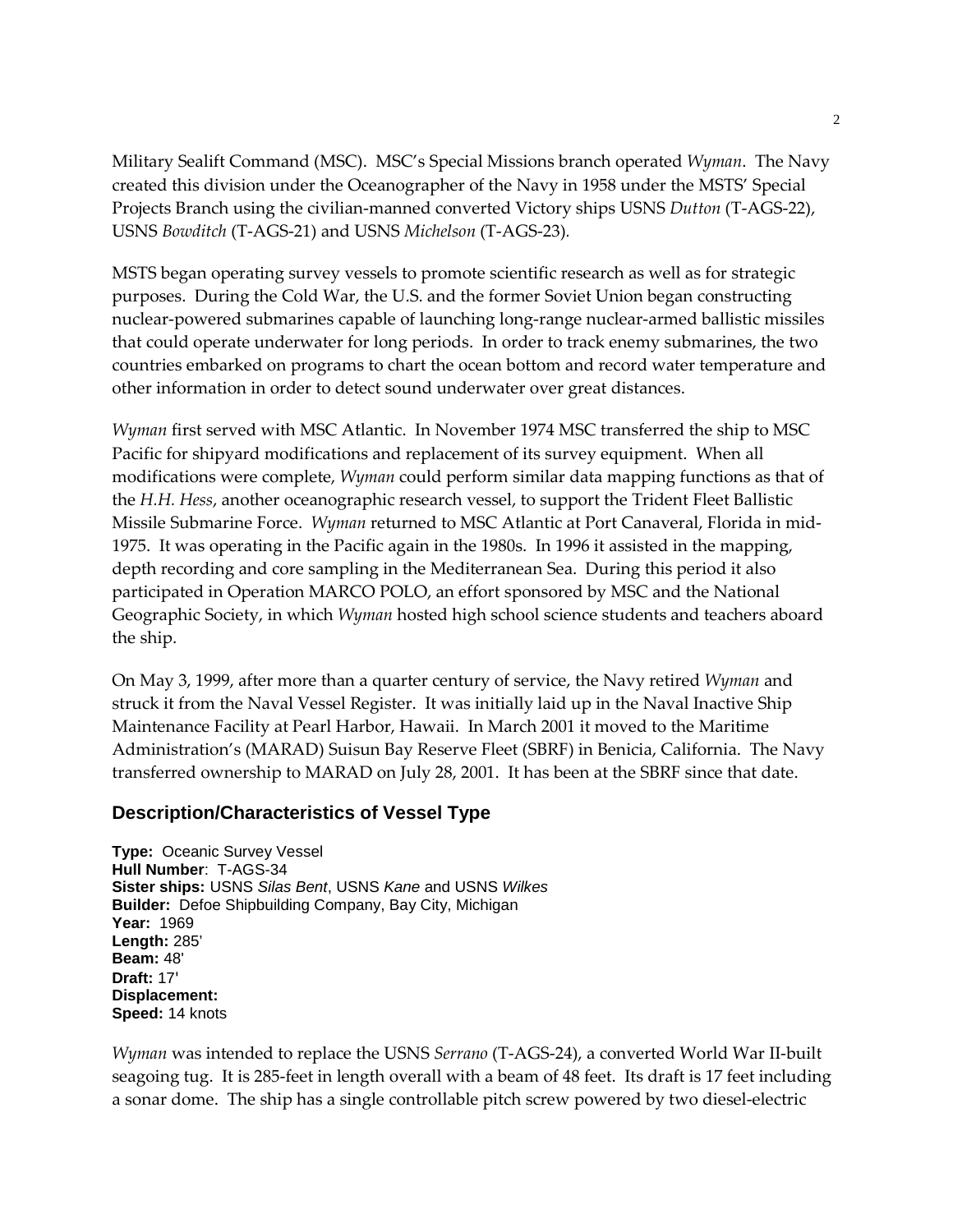engines manufactured by Westinghouse. The engines produce 3600 bhp for a speed of 14 knots. *Wyman* was fitted with a bow propulsion unit for maneuvering and station keeping at sea with an 8,000-mile cruising range. A 42-man civilian crew operated *Wyman* including accommodations for 28 scientists. It was not fitted for helicopter operations and carried no armament.

The ship was fully equipped to collect biological and geological samples and acoustic and bathymetric data. It includes a winch system for deep sea anchoring, and "vertical capstans" for retrieving underwater gear with capacities of 2,500 and 30,000 pounds. It also carries cranes for launching and retrieval. Additional equipment was installed during the ship's active career as it became available, including the following: the Sperry SQN-17 Bottom Topography Survey System (BOTOSS) for underwater mapping up to a depth of 7,300 meters; the MARISAT satellite communications system; the Sea Floor Sound Surveillance System (SOSUS); and the Hydrographic Data Acquisition System (HYDAS) for computerized real time data collection, analysis and storage.

## **Statement of Significance**

USNS *Wyman* is the last of four sister ships of the *Silas Bent* class of oceanographic survey vessels. The vessel carries an association with the Cold War. For more than a quarter century *Wyman* conducted hydrographic and oceanographic studies under the technical direction of the Oceanographer of the Navy. *Wyman* honors U.S. Navy Rear Admiral Robert H. *Wyman*, who commanded the Navy's Hydrographic Office from 1870 until his death in 1882.

## **Historical Integrity**

The vessel was originally constructed in 1969 and did not undergo any substantial modifications during its service life. During its service life some equipment was replaced with updated technology, which was discussed in the Description/Characteristics section above. Otherwise, the vessel retains its historical integrity, being substantially unchanged from original construction. The vessel is in fair condition and has been in the fleet for 12 years.

# **National Register Eligibility Statement**

USNS *Wyman* is not yet 50-years-old and does not possess the exceptional importance as a property that has achieved significance within the past 50 years under the National Register's Criteria Consideration G. The vessel does not possess the significant historical or technological characteristics, or integrity of design and materials necessary for listing, nor is the vessel associated with the lives of persons significant in our past.

**Date:** 06 April 2012 **Determination:** Not eligible